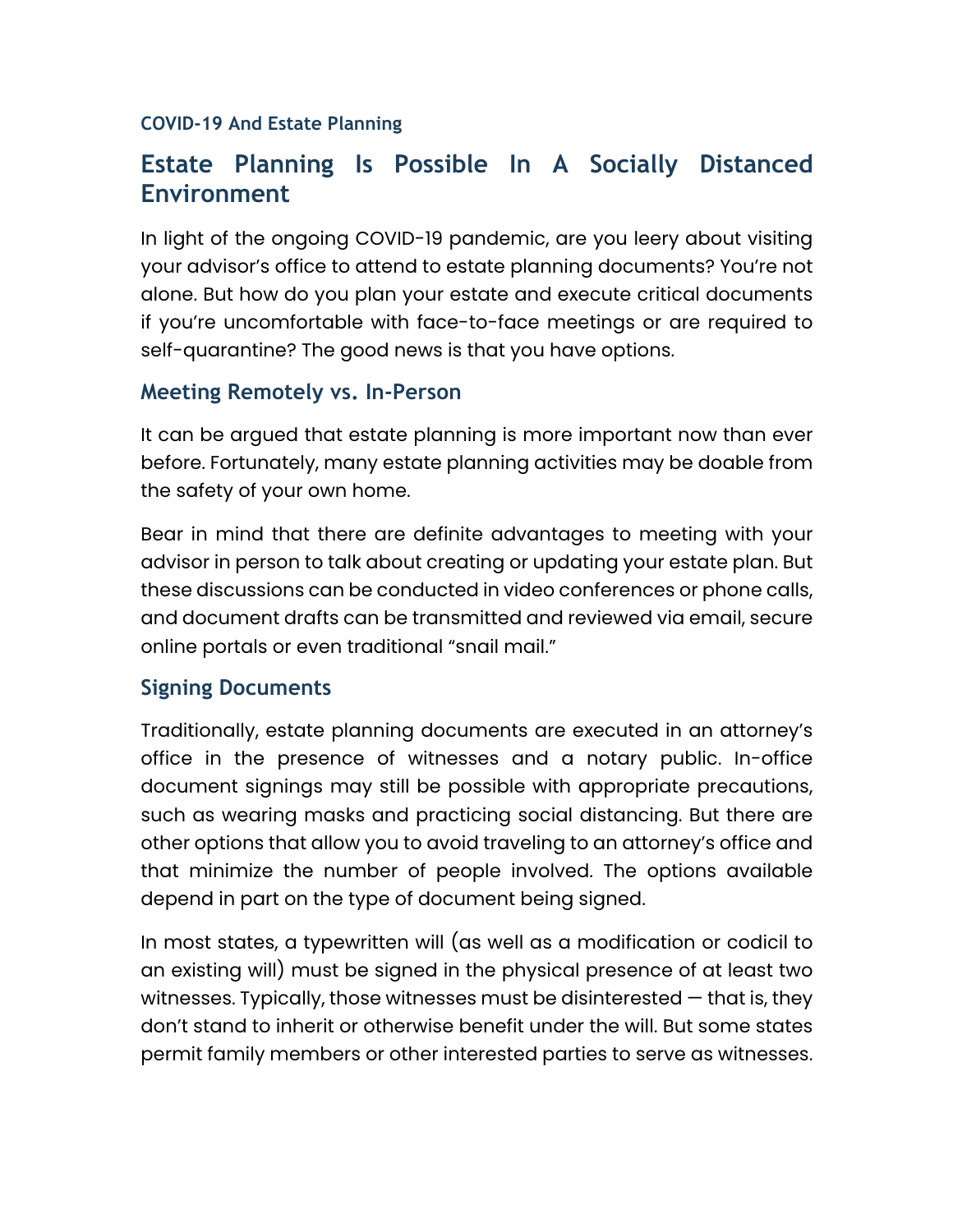In those states, it may be possible to conduct a will signing at home (with instructions from your attorney) and have members of your household witness it. If disinterested witnesses are required, you might have friends or neighbors observe the signing from a safe distance (in your backyard, for example). In some states a will can be valid without witnesses, if "clear and convincing" evidence is provided in court, after the will-maker's death, to prove its validity.

What about notarization? In some states wills are notarized as a best practice, but in most states it's not required. However, wills are often accompanied by a self-proving affidavit, which must be notarized. A self-proving affidavit is a sworn statement, signed by the will-maker and witnesses, that affirms the will's validity. It's not required, but it can streamline the probate process. One strategy for avoiding the presence of a notary (assuming online notarization isn't an option in your state) is to sign the will without a notary and then arrange for the parties to sign a self-proving affidavit in front of a notary when it's safer to do so.

Another option in some states is a "holographic," or handwritten, will, which generally doesn't require witnesses or notarization.

In many states, you can sign a trust document without witnesses or notarization, and it may even be possible to sign it electronically. One potential strategy for avoiding traditional will-signing requirements is to sign a holographic "pour over" will that transfers all assets to a revocable trust, which can accomplish many of the same objectives as a traditional will.

# **Using Powers Of Attorney And Health Care Directives**

Finally, depending on your state, it may be possible to sign a valid durable power of attorney (for financial or legal matters) without witnesses or notarization. This isn't advisable, however, since notarization usually confers presumptive validity, making it more likely that the document will be accepted by financial institutions or other third parties.